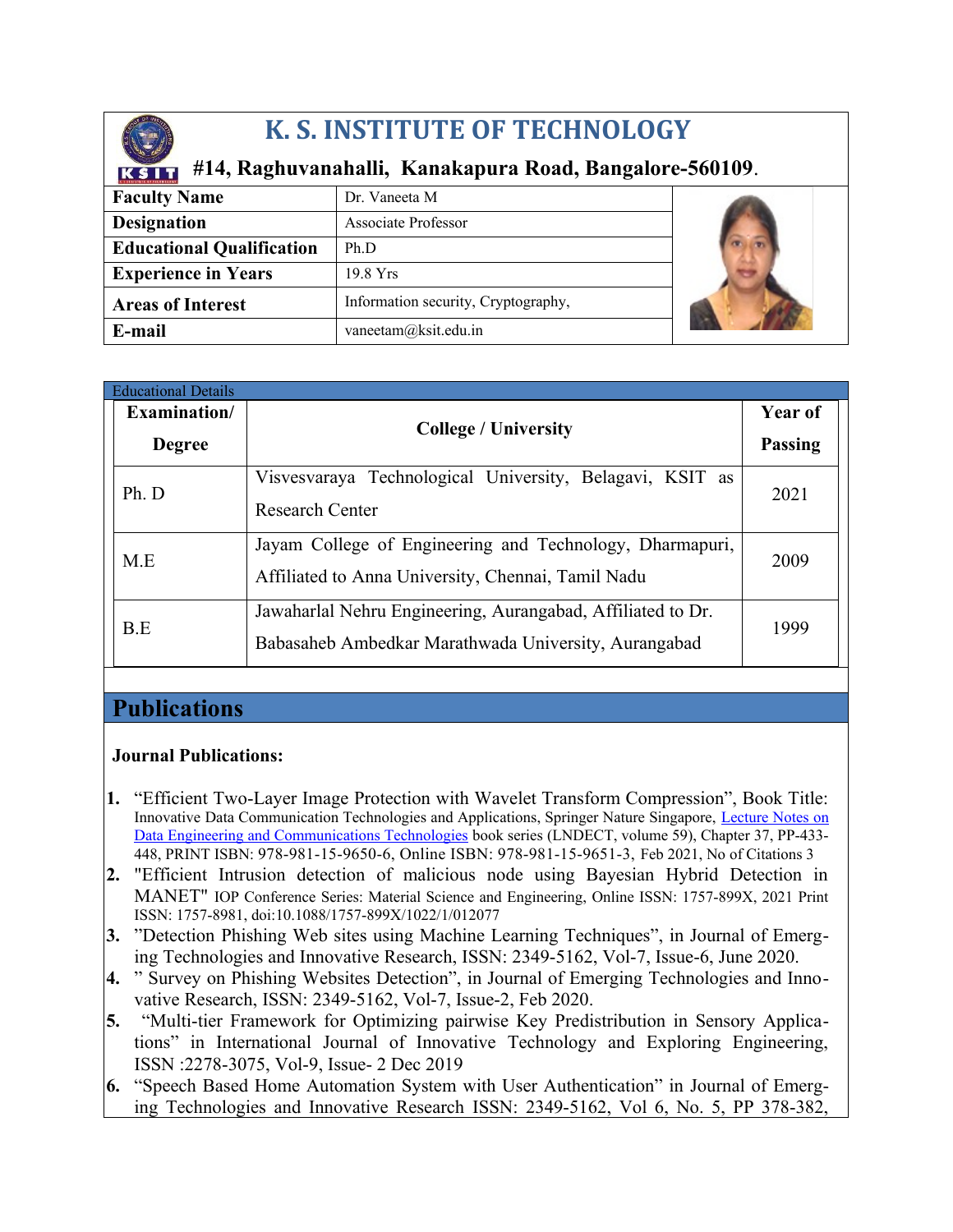May 2019.

- **7.** "NPKG: Novel Pairwise Key Generation for Resisting Key-based threats in Wireless Sensor Networks" in International Journal of Network Security ISSN: 1816-353X Print Vol 21, No. 1, PP 122-129, Jan 2019
- **8.** "Survey on Brain Tumor Detection and Classification", in International Journal for Research in Technological Studies, ISSN (online) 2348-1439, Vol 5, Issue- 5, April 2018, May 2018.
- **9.** "Survey on Smart Home Automation", International Journal for Innovations in Engineering and Science, ISSN(Online): 2456-3463, Vol-3, No. 5, April 2018
- **10.** "Exploratory Insights on Efficacy of Existing Key Management Techniques in Wireless Sensor Networks", International journal of computer network and wireless communication (IJCNWC) ISSN: 2250-3501, vol. 7, No. 5, Sep-oct 2017
- **11.** "An Efficient Authentication System", Asian Journal of Science and Applied Technology, ISSN:2249-0698, Vol: 6, No. 1, Jan-June 2017, pp. 42-45.
- **12.** "Hand Sign Communication system for hearing impaired", International Journal of Engineering Research and Technology, April 2015, page-425-430, ISSN:2278-0181

#### **Conference Papers**:

- 1. Renewable Energy Harvesting Inverter using Super Capacitor", 3<sup>rd</sup> International Conference on Computational Intelligence and Data Science (ICCIDS) in East West College of Engineering, Bangalore on 4<sup>th</sup> Feb 2021
- 2. "Efficient Two-Layer Image Protection with Wavelet Transform Compression", 2<sup>nd</sup> International Conference on Innovative Data Communication Technologies and Application (ICIDCA 2020) in R.V.S College of Engineering & Technology, Coimbatore, Tamil Nadu, from September 3<sup>rd</sup> and 4<sup>th</sup> 2020.
- **3.** "Hand Sign Communication system for hearing impaired", International conference on TIT-CON-2015 at AVS Engineering college, Salem on 10th and 11th April 2015.

### **Awards**

"Outstanding Women in Engineering" by Venus International Women Awards - 2018 in the year 2018

## **Professional Membership**

- 1. [INSTITUTION OF ENGINEERS OF INDIA \(IEI\)](https://www.linkedin.com/school/amieindia/) Membership Number: M-1559936
- 2. [INDIAN SOCIETY FOR TECHNICAL EDUCATION](http://www.isteonline.in/) (ISTE)
- Membership Number: LM 91799
- 3. INTERNATIONAL ASSOCIATION FOR ENGINEERS (IAENG) Membership Number: 119094
- 4. COMPUTER SOCIETY OF INDIA Membership Number: F8000120

## **Contact Details**

**Name: Dr. Vaneeta M**